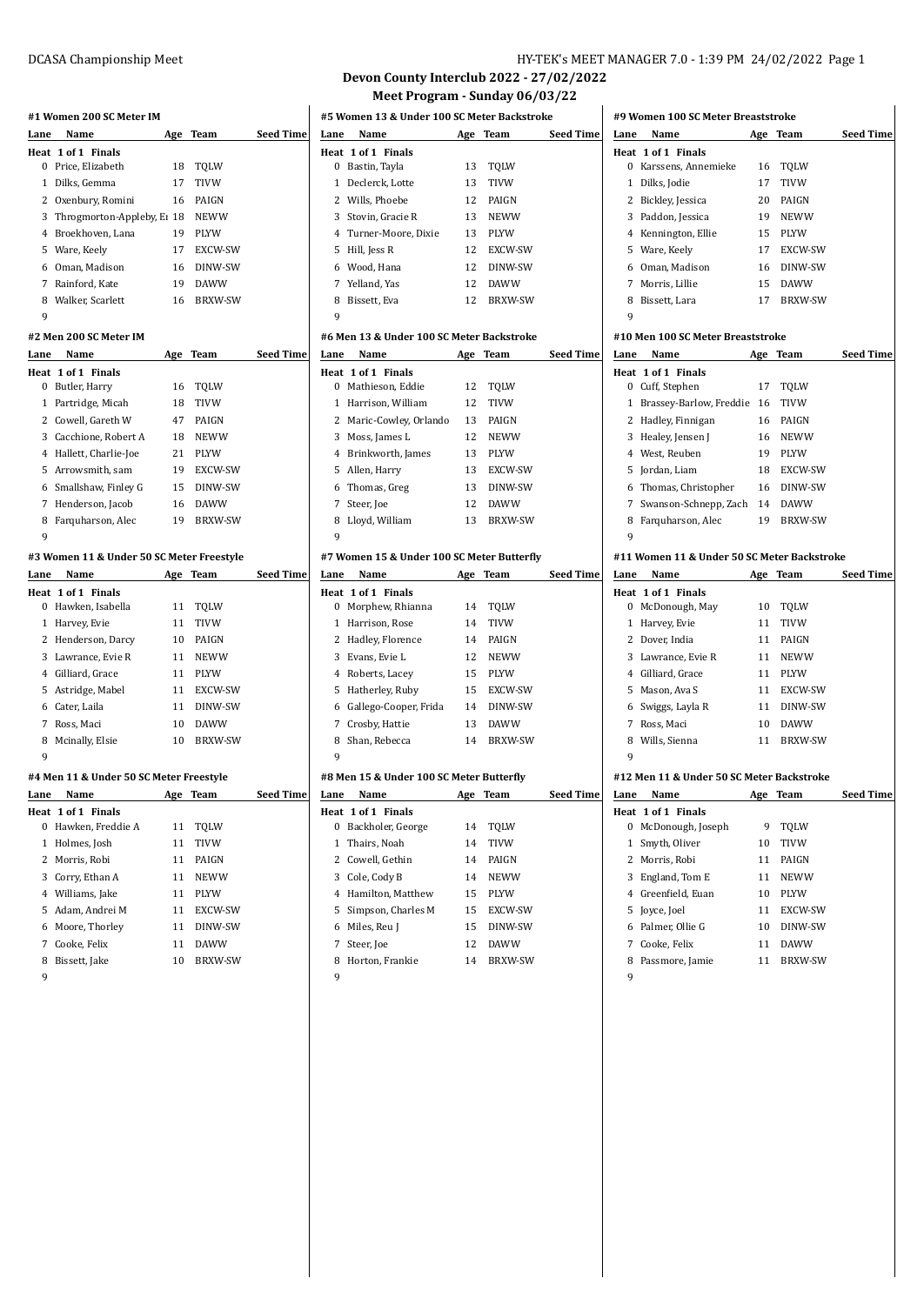| DCASA Championship Meet | HY-TEK's MEET MANAGER 7.0 - 1:39 PM 24/02/2022 Page 2 |
|-------------------------|-------------------------------------------------------|
|-------------------------|-------------------------------------------------------|

**Devon County Interclub 2022 - 27/02/2022 Meet Program - Sunday 06/03/22**

|      | #13 Women 13 & Under 100 SC Meter Butterfly    |    |                |                  | #17 Women 100 SC Meter Freestyle |                                            |     |                |                  |
|------|------------------------------------------------|----|----------------|------------------|----------------------------------|--------------------------------------------|-----|----------------|------------------|
| Lane | Name                                           |    | Age Team       | <b>Seed Time</b> | Lane                             | Name                                       |     | Age Team       | <b>Seed Time</b> |
|      | Heat 1 of 1 Finals                             |    |                |                  |                                  | Heat 1 of 1 Finals                         |     |                |                  |
|      | 0 McCarthy, Ella                               | 13 | <b>TQLW</b>    |                  |                                  | 0 Price, Elizabeth                         | 18  | <b>TQLW</b>    |                  |
|      | 1 Clark, Willow                                | 13 | <b>TIVW</b>    |                  |                                  | 1 Dilks, Gemma                             | 17  | <b>TIVW</b>    |                  |
|      | 2 Higgs, Amy                                   | 13 | PAIGN          |                  | 2                                | Gibson, Charlotte                          | 18  | PAIGN          |                  |
|      | 3 Evans, Evie L                                | 12 | <b>NEWW</b>    |                  |                                  | 3 Throgmorton-Appleby, E1 18               |     | <b>NEWW</b>    |                  |
|      | 4 Turner-Moore, Dixie                          | 13 | PLYW           |                  |                                  | 4 Cawsey, Zoe                              | 23  | PLYW           |                  |
|      | 5 Handley, Evie L                              | 13 | EXCW-SW        |                  |                                  | 5 Travers-Griffin, Clia                    | 16  | EXCW-SW        |                  |
|      | 6 Miles, Willow F                              | 13 | DINW-SW        |                  | 6                                | Cuming, Rosie                              | 17  | DINW-SW        |                  |
|      | 7 Crosby, Hattie                               | 13 | <b>DAWW</b>    |                  |                                  | 7 Crosby, Tilly                            | 16  | <b>DAWW</b>    |                  |
|      | 8 Farquharson, Aela                            | 13 | <b>BRXW-SW</b> |                  | 8                                | Walker, Scarlett                           | 16  | <b>BRXW-SW</b> |                  |
| 9    |                                                |    |                |                  | 9                                |                                            |     |                |                  |
|      | #14 Men 13 & Under 100 SC Meter Butterfly      |    |                |                  |                                  | #18 Men 100 SC Meter Freestyle             |     |                |                  |
| Lane | Name                                           |    | Age Team       | Seed Time        | Lane                             | Name                                       | Age | <b>Team</b>    | <b>Seed Time</b> |
|      | Heat 1 of 1 Finals                             |    |                |                  |                                  | Heat 1 of 1 Finals                         |     |                |                  |
|      | 0 Winter, Max                                  | 13 | TQLW           |                  |                                  | 0 Butler, Harry                            | 16  | TQLW           |                  |
|      | 1 Roberts, Henry                               | 13 | <b>TIVW</b>    |                  |                                  | 1 Brassey-Barlow, Freddie 16               |     | <b>TIVW</b>    |                  |
|      | 2 Apps, Elijah                                 | 12 | PAIGN          |                  |                                  | 2 Worth, Alexander                         | 18  | PAIGN          |                  |
|      | 3 Key, Oliver B                                | 12 | <b>NEWW</b>    |                  |                                  | 3 Cacchione, Robert A                      | 18  | <b>NEWW</b>    |                  |
|      | 4 Partridge, Freddie                           | 12 | PLYW           |                  |                                  | 4 West, Reuben                             | 19  | PLYW           |                  |
|      | 5 Marshall, Tom J                              | 13 | EXCW-SW        |                  |                                  | 5 Frith, Callum J                          | 17  | EXCW-SW        |                  |
|      | 6 Bannister, Matthew L                         | 13 | DINW-SW        |                  |                                  | 6 Jones, Thomas                            | 17  | DINW-SW        |                  |
|      | 7 Steer, Joe                                   | 12 | <b>DAWW</b>    |                  |                                  | 7 Crosby, Reuben                           | 18  | <b>DAWW</b>    |                  |
|      | 8 Lloyd, William                               | 13 | <b>BRXW-SW</b> |                  | 8                                | Heale, Austin                              | 16  | <b>BRXW-SW</b> |                  |
| 9    |                                                |    |                |                  | 9                                |                                            |     |                |                  |
|      | #15 Women 15 & Under 100 SC Meter Breaststroke |    |                |                  |                                  | #19 Women 11 & Under 50 SC Meter Butterfly |     |                |                  |
| Lane | Name                                           |    | Age Team       | Seed Time        | Lane                             | Name                                       |     | Age Team       | Seed Time        |
|      | Heat 1 of 1 Finals                             |    |                |                  |                                  | Heat 1 of 1 Finals                         |     |                |                  |
|      | 0 Steed, Isla                                  | 14 | TQLW           |                  |                                  | 0 McDonough, May                           | 10  | TQLW           |                  |
|      | 1 Harrison, Rose                               | 14 | TIVW           |                  |                                  | 1 Roberts, Annabelle                       | 11  | TIVW           |                  |
|      | 2 Hadley, Florence                             | 14 | PAIGN          |                  |                                  | 2 Carpenter, Heidi                         | 11  | PAIGN          |                  |
|      | 3 Lithgow, Neve E                              | 13 | <b>NEWW</b>    |                  |                                  | 3 Frost-Howe, Megan S                      | 11  | <b>NEWW</b>    |                  |
|      | 4 Kennington, Ellie                            | 15 | <b>PLYW</b>    |                  |                                  | 4 Edwards, Ava                             | 11  | PLYW           |                  |
|      | 5 Needs, Abigail                               | 14 | EXCW-SW        |                  | 5                                | Martens, Daniella P                        | 11  | EXCW-SW        |                  |
|      | 6 Hawling, Issy                                | 14 | DINW-SW        |                  |                                  | 6 Cater, Laila                             | 11  | DINW-SW        |                  |
|      | 7 Morris, Lillie                               | 15 | <b>DAWW</b>    |                  |                                  | 7 Ridge, Nyrie                             | 11  | <b>DAWW</b>    |                  |
| 8    | Townsend, Ayla                                 | 14 | <b>BRXW-SW</b> |                  | 8                                | Linley-Shaw, Elsa                          | 10  | <b>BRXW-SW</b> |                  |
| 9    |                                                |    |                |                  | 9                                |                                            |     |                |                  |
|      | #16 Men 15 & Under 100 SC Meter Breaststroke   |    |                |                  |                                  | #20 Men 11 & Under 50 SC Meter Butterfly   |     |                |                  |
| Lane | Name                                           |    | Age Team       | <b>Seed Time</b> | Lane                             | Name                                       |     | Age Team       | Seed Time        |
|      | Heat 1 of 1 Finals                             |    |                |                  |                                  | Heat 1 of 1 Finals                         |     |                |                  |
|      | 0 Winter, Sebastian                            | 15 | TQLW           |                  |                                  | 0 McDonough, Joseph                        | 9   | TQLW           |                  |
|      | 1 Gow, Lewis                                   | 14 | TIVW           |                  |                                  | 1 Holmes, Josh                             | 11  | <b>TIVW</b>    |                  |
|      | 2 Cowell, Gethin                               | 14 | PAIGN          |                  |                                  | 2 Griffiths, Max                           | 11  | PAIGN          |                  |
|      | 3 Corry, Tate A                                | 14 | <b>NEWW</b>    |                  |                                  | 3 Corry, Ethan A                           | 11  | <b>NEWW</b>    |                  |
|      | 4 Partridge, Stanley                           | 15 | PLYW           |                  |                                  | 4 Williams, Jake                           | 11  | PLYW           |                  |
|      | 5 Simpson, Charles M                           | 15 | EXCW-SW        |                  |                                  | 5 Joyce, Joel                              | 11  | EXCW-SW        |                  |

 Palmer, Ollie G 10 DINW-SW Yelland, Max 11 DAWW Pickett, Oliver 11 BRXW-SW

|    | 0 Winter, Sebastian     | 15 | TOLW           |
|----|-------------------------|----|----------------|
| 1. | Gow, Lewis              | 14 | <b>TIVW</b>    |
|    | 2 Cowell, Gethin        | 14 | PAIGN          |
|    | 3 Corry, Tate A         | 14 | <b>NEWW</b>    |
|    | 4 Partridge, Stanley    | 15 | <b>PLYW</b>    |
|    | 5 Simpson, Charles M    | 15 | EXCW-SW        |
|    | 6 Smallshaw, Finley G   | 15 | DINW-SW        |
|    | 7 Swanson-Schnepp, Zach | 14 | <b>DAWW</b>    |
| 8  | Horton, Frankie         | 14 | <b>BRXW-SW</b> |
|    |                         |    |                |

|      |                                              |          | #21 Women 13 & Under 100 SC Meter Breaststroke |                                             |  |  |  |
|------|----------------------------------------------|----------|------------------------------------------------|---------------------------------------------|--|--|--|
| Lane | Name                                         | Age      | Team                                           | <b>Seed Time</b>                            |  |  |  |
|      | Heat 1 of 1 Finals                           |          |                                                |                                             |  |  |  |
|      | 0 Dowell, Amelia                             | 12       | TQLW                                           |                                             |  |  |  |
|      | 1 Declerck, Lotte                            | 13       | TIVW                                           |                                             |  |  |  |
|      | 2 Critchley, Emily                           | 12       | PAIGN                                          |                                             |  |  |  |
|      | 3 Lithgow, Neve E                            | 13       | <b>NEWW</b>                                    |                                             |  |  |  |
|      | 4 Green, Lily                                | 12       | PLYW<br>12 EXCW-SW                             |                                             |  |  |  |
|      | 5 Hill, Jess R<br>6 Moss, Ella               |          | 13 DINW-SW                                     |                                             |  |  |  |
|      |                                              |          |                                                |                                             |  |  |  |
|      | 7 Yelland, Yas                               | 12       | 12 DAWW<br><b>BRXW-SW</b>                      |                                             |  |  |  |
| 9    | 8 Bissett, Eva                               |          |                                                |                                             |  |  |  |
|      |                                              |          |                                                |                                             |  |  |  |
|      | #22 Men 13 & Under 100 SC Meter Breaststroke |          |                                                |                                             |  |  |  |
|      | Lane Name                                    |          | Age Team Seed Time                             |                                             |  |  |  |
|      | Heat 1 of 1 Finals                           |          |                                                |                                             |  |  |  |
|      | 0 Winter, Max                                | 13       | TQLW                                           |                                             |  |  |  |
|      | 1 Roberts, Henry                             | 13       | TIVW                                           |                                             |  |  |  |
|      | 2 Apps, Elijah                               | 12       | PAIGN                                          |                                             |  |  |  |
|      | 3 Mitchell, Stanley G                        |          | 13 NEWW                                        |                                             |  |  |  |
|      | 4 Hamilton, William                          |          | 13 PLYW                                        |                                             |  |  |  |
|      | 5 Murphy, Reuben                             |          | 13 EXCW-SW                                     |                                             |  |  |  |
|      | 6 Bannister, Matthew L                       |          | 13 DINW-SW                                     |                                             |  |  |  |
|      | 7 Morris, Ed                                 | 13       | DAWW                                           |                                             |  |  |  |
|      | 8 Mcinally, Owen                             |          | 13 BRXW-SW                                     |                                             |  |  |  |
| 9    |                                              |          |                                                |                                             |  |  |  |
|      |                                              |          |                                                | #23 Women 15 & Under 100 SC Meter Freestyle |  |  |  |
|      |                                              |          |                                                |                                             |  |  |  |
|      | Lane Name                                    |          | Age Team Seed Time                             |                                             |  |  |  |
|      | Heat 1 of 1 Finals                           |          |                                                |                                             |  |  |  |
|      | 0 Morphew, Rhianna                           | 14       | TQLW                                           |                                             |  |  |  |
|      | 1 Declerck, Emma                             | 15       | TIVW                                           |                                             |  |  |  |
|      | 2 Reece, Evie                                | 15       | PAIGN                                          |                                             |  |  |  |
|      | 3 Coulson, Evie G                            |          | 15 NEWW                                        |                                             |  |  |  |
|      | 4 Roberts, Lacey                             | 15       | PLYW                                           |                                             |  |  |  |
|      | 5 Hatherley, Ruby                            | 15       | EXCW-SW                                        |                                             |  |  |  |
|      | 6 Gove, Ruby G                               | 14       | DINW-SW                                        |                                             |  |  |  |
|      | 7 Morris, Lillie                             | 15       | <b>DAWW</b>                                    |                                             |  |  |  |
|      | 8 Hill, Isabelle                             |          | 15 BRXW-SW                                     |                                             |  |  |  |
| 9    |                                              |          |                                                |                                             |  |  |  |
|      | #24 Men 15 & Under 100 SC Meter Freestyle    |          |                                                |                                             |  |  |  |
|      | <u>Lane Name</u>                             |          | <u>Age Team</u>                                | Seed Time                                   |  |  |  |
|      | Heat 1 of 1 Finals                           |          |                                                |                                             |  |  |  |
|      | 0 Winter, Sebastian                          | 15       | TQLW                                           |                                             |  |  |  |
|      | 1 Gow, Lewis                                 | 14       | TIVW                                           |                                             |  |  |  |
|      | 2 Apps, Nathan                               | 14       | PAIGN                                          |                                             |  |  |  |
|      | 3 Cole, Cody B                               | 14       | <b>NEWW</b>                                    |                                             |  |  |  |
|      | 4 Partridge, Stanley                         | 15       | PLYW                                           |                                             |  |  |  |
|      | 5 Tyers, Ethan                               | 15       | EXCW-SW                                        |                                             |  |  |  |
|      | 6 Miles, Reu J                               | 15       | DINW-SW                                        |                                             |  |  |  |
|      | 7 Swanson-Schnepp, Zach<br>8 Hill, George    | 14<br>15 | <b>DAWW</b><br><b>BRXW-SW</b>                  |                                             |  |  |  |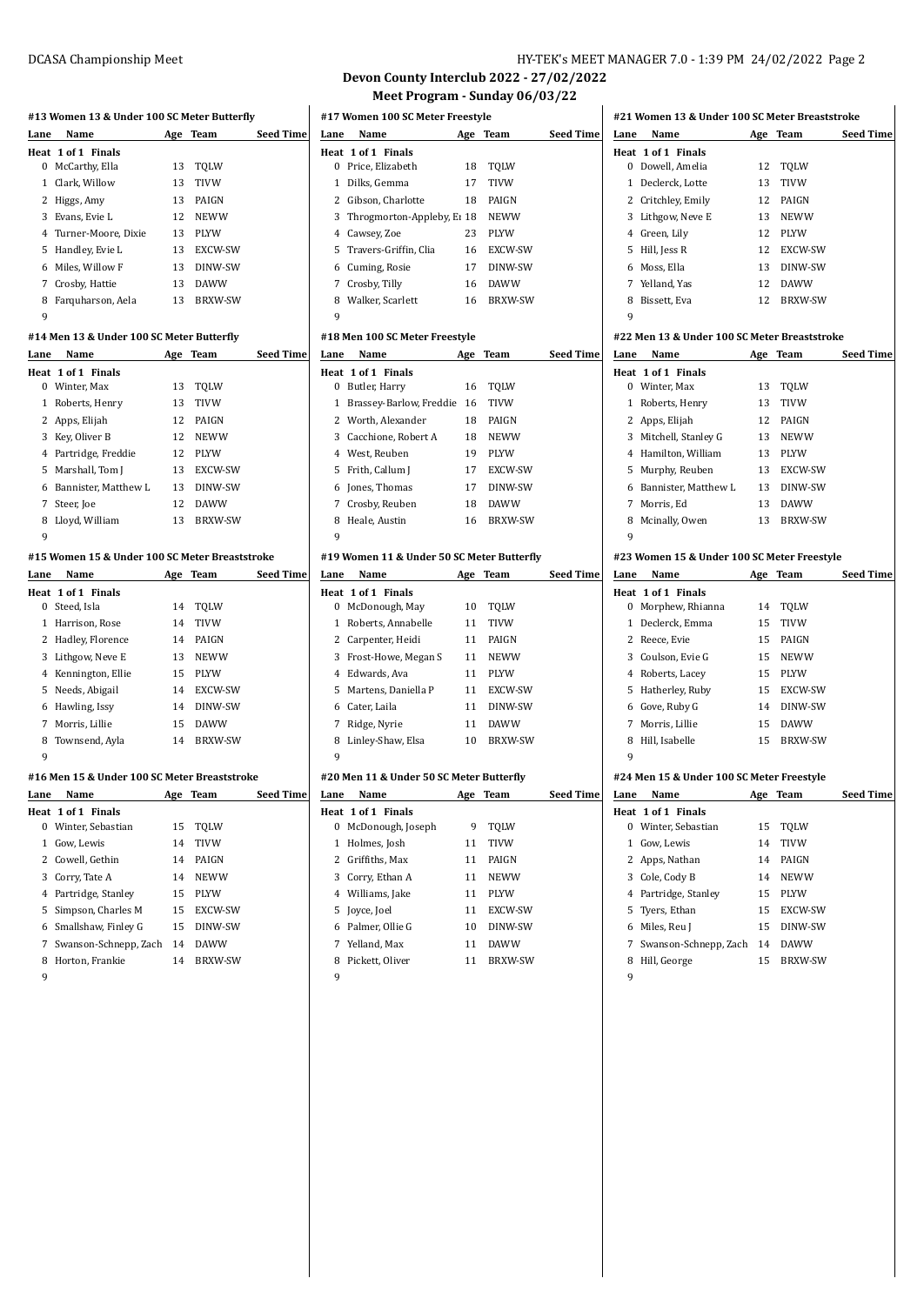# **#25 Women 100 SC Meter Backstroke**

| Lane          | Name                            | Age | Team           | <b>Seed Time</b> |
|---------------|---------------------------------|-----|----------------|------------------|
|               | Heat 1 of 1 Finals              |     |                |                  |
| 0             | Price, Elizabeth                | 18  | TQLW           |                  |
| 1             | Dilks, Gemma                    | 17  | <b>TIVW</b>    |                  |
| $\mathcal{L}$ | Brown, Isobel                   | 16  | PAIGN          |                  |
| 3             | Ogley, Emma J                   | 19  | <b>NEWW</b>    |                  |
| 4             | De Groot, Sophie                | 18  | <b>PLYW</b>    |                  |
| 5             | Rawles, Milly                   | 20  | EXCW-SW        |                  |
| 6             | King, Sophia                    | 16  | DINW-SW        |                  |
| 7             | Kennedy-Bruyneels, Izzy         | 15  | <b>DAWW</b>    |                  |
| 8             | Walker, Scarlett                | 16  | <b>BRXW-SW</b> |                  |
| 9             |                                 |     |                |                  |
|               | #26 Men 100 SC Meter Backstroke |     |                |                  |
| Lane          | Name                            |     | Age Team       | <b>Seed Time</b> |
|               | Heat 1 of 1 Finals              |     |                |                  |
| $\Omega$      | Butler, Harry                   | 16  | TOLW           |                  |
| 1             | Thairs, Noah                    | 14  | <b>TIVW</b>    |                  |
| 2             | Joiner, Harry                   | 18  | PAIGN          |                  |
| 3             | Coulson, Evan T                 | 17  | <b>NEWW</b>    |                  |
|               | 4 Wyrill, Henry                 | 20  | <b>PLYW</b>    |                  |
|               |                                 |     |                |                  |

|   | 4 Wyrill, Henry | 20 | <b>PLYW</b>    |
|---|-----------------|----|----------------|
|   | 5 Burns, Logan  | 19 | <b>EXCW-SW</b> |
|   | 6 Stone, Haydn  | 16 | DINW-SW        |
|   | 7 Morris, Ed    | 13 | <b>DAWW</b>    |
|   | 8 Heale, Austin | 16 | <b>BRXW-SW</b> |
| 9 |                 |    |                |
|   |                 |    |                |

### **#27 Women 11 & Under 50 SC Meter Breaststroke**

| Lane | Name                 | Age | Team           | <b>Seed Time</b> |
|------|----------------------|-----|----------------|------------------|
|      | Heat 1 of 1 Finals   |     |                |                  |
| 0    | Egorova, Irina       | 11  | TOLW           |                  |
| 1    | Roberts, Annabelle   | 11  | <b>TIVW</b>    |                  |
|      | 2 Henderson, Darcy   | 10  | PAIGN          |                  |
| 3    | Frost-Howe, Megan S  | 11  | <b>NEWW</b>    |                  |
|      | 4 Edwards, Ava       | 11  | <b>PLYW</b>    |                  |
| 5.   | Wayland, Rosie L     | 11  | EXCW-SW        |                  |
| 6    | Gallego-Cooper, Edna | 10  | DINW-SW        |                  |
|      | Watson, Anna         | 11  | <b>DAWW</b>    |                  |
| 8    | Knapman, Abby        | 10  | <b>BRXW-SW</b> |                  |
| 9    |                      |     |                |                  |

## **#28 Men 11 & Under 50 SC Meter Breaststroke**

| Lane | Name               | Age | Team           | <b>Seed Time</b> |
|------|--------------------|-----|----------------|------------------|
|      | Heat 1 of 1 Finals |     |                |                  |
| 0    | Butler, James      | 10  | TOLW           |                  |
|      | 1 Smyth, Oliver    | 10  | <b>TIVW</b>    |                  |
|      | 2 Griffiths, Max   | 11  | PAIGN          |                  |
| 3    | England, Tom E     | 11  | <b>NEWW</b>    |                  |
|      | 4 Greenfield, Euan | 10  | <b>PLYW</b>    |                  |
|      | 5 Adam, Andrei M   | 11  | EXCW-SW        |                  |
|      | 6 Moore, Thorley   | 11  | DINW-SW        |                  |
|      | 7 Yelland, Max     | 11  | <b>DAWW</b>    |                  |
| 8    | Pickett. Oliver    | 11  | <b>BRXW-SW</b> |                  |
|      |                    |     |                |                  |

## DCASA Championship Meet **HY-TEK's MEET MANAGER 7.0 - 1:39 PM 24/02/2022** Page 3

#### **Devon County Interclub 2022 - 27/02/2022 Meet Program - Sunday 06/03/22**

|      | #29 Women 13 & Under 100 SC Meter Freestyle |    |                |                  |
|------|---------------------------------------------|----|----------------|------------------|
| Lane | Name                                        |    | Age Team       | <b>Seed Time</b> |
|      | Heat 1 of 1 Finals                          |    |                |                  |
| 0    | McCarthy, Ella                              | 13 | TOLW           |                  |
|      | 1 Clark, Willow                             | 13 | <b>TIVW</b>    |                  |
| 2    | Higgs, Amy                                  | 13 | PAIGN          |                  |
|      | 3 Stovin, Gracie R                          | 13 | <b>NEWW</b>    |                  |
|      | 4 Bennett, Jasmine                          | 13 | <b>PLYW</b>    |                  |
| 5.   | Handley, Evie L                             | 13 | EXCW-SW        |                  |
|      | 6 Moss, Ella                                | 13 | DINW-SW        |                  |
| 7    | Crosby, Hattie                              | 13 | <b>DAWW</b>    |                  |
| 8    | Farquharson, Aela                           | 13 | <b>BRXW-SW</b> |                  |
| 9    |                                             |    |                |                  |

#### **#30 Men 13 & Under 100 SC Meter Freestyle**

| Lane | Name                    |    | Age Team       | <b>Seed Time</b> |
|------|-------------------------|----|----------------|------------------|
|      | Heat 1 of 1 Finals      |    |                |                  |
|      | 0 Mathieson. Eddie      | 12 | TOLW           |                  |
|      | 1 Harrison, William     | 12 | <b>TIVW</b>    |                  |
|      | 2 Maric-Cowley, Orlando | 13 | PAIGN          |                  |
|      | 3 Mitchell, Stanley G   | 13 | <b>NEWW</b>    |                  |
|      | 4 Hamilton. William     | 13 | <b>PLYW</b>    |                  |
|      | 5 Marshall, Tom J       | 13 | EXCW-SW        |                  |
|      | 6 Thomas, Greg          | 13 | DINW-SW        |                  |
| 7    | Morris. Ed              | 13 | <b>DAWW</b>    |                  |
| 8    | Mcinally, Owen          | 13 | <b>BRXW-SW</b> |                  |
| q    |                         |    |                |                  |

#### **#31 Women 15 & Under 100 SC Meter Backstroke**

| Lane | Name                    | Age | Team           | <b>Seed Time</b> |
|------|-------------------------|-----|----------------|------------------|
|      | Heat 1 of 1 Finals      |     |                |                  |
| 0    | Bastin, Tayla           | 13  | TOLW           |                  |
|      | 1 Declerck, Emma        | 15  | <b>TIVW</b>    |                  |
|      | 2 Reece. Evie           | 15  | PAIGN          |                  |
|      | 3 Coulson, Evie G       | 15  | <b>NEWW</b>    |                  |
|      | 4 Kennington, Ellie     | 15  | <b>PLYW</b>    |                  |
| 5.   | Major, Lauren           | 15  | EXCW-SW        |                  |
| 6    | Gove, Ruby G            | 14  | DINW-SW        |                  |
|      | 7 Anderson-Shill, Grace | 14  | <b>DAWW</b>    |                  |
| 8    | Walker, Freya           | 14  | <b>BRXW-SW</b> |                  |
| 9    |                         |     |                |                  |

#### **#32 Men 15 & Under 100 SC Meter Backstroke**

| Lane | Name                 | Age | Team           | Seed Time |
|------|----------------------|-----|----------------|-----------|
|      | Heat 1 of 1 Finals   |     |                |           |
| 0    | Backholer, George    | 14  | TOLW           |           |
|      | 1 Thairs, Noah       | 14  | <b>TIVW</b>    |           |
|      | 2 Apps, Nathan       | 14  | PAIGN          |           |
|      | 3 Corry, Tate A      | 14  | <b>NEWW</b>    |           |
|      | 4 Dennis, Oliver     | 15  | <b>PLYW</b>    |           |
|      | 5 Tyers, Ethan       | 15  | <b>EXCW-SW</b> |           |
|      | 6 Bannister, James J | 15  | DINW-SW        |           |
| 7    | Steer, Joe           | 12  | <b>DAWW</b>    |           |
| 8    | Hill, George         | 15  | <b>BRXW-SW</b> |           |
|      |                      |     |                |           |

## **#33 Women 100 SC Meter Butterfly**

|                | нээ июшен тоо эс месег бишегну |     |                |                  |
|----------------|--------------------------------|-----|----------------|------------------|
| Lane           | Name                           | Age | Team           | <b>Seed Time</b> |
|                | Heat 1 of 1 Finals             |     |                |                  |
| 0              | Karssens, Annemieke            | 16  | TOLW           |                  |
| 1              | Dilks, Jodie                   | 17  | <b>TIVW</b>    |                  |
| 2              | Oxenbury, Romini               | 16  | PAIGN          |                  |
|                | 3 Ogley, Emma J                | 19  | <b>NEWW</b>    |                  |
| 4              | Broekhoven, Lana               | 19  | <b>PLYW</b>    |                  |
|                | 5 Ware, Keely                  | 17  | EXCW-SW        |                  |
| 6              | Stevens, Jorja                 | 17  | DINW-SW        |                  |
| 7              | Crosby, Tilly                  | 16  | <b>DAWW</b>    |                  |
| 8              | Farquharson, Iona              | 16  | <b>BRXW-SW</b> |                  |
| 9              |                                |     |                |                  |
|                | #34 Men 100 SC Meter Butterfly |     |                |                  |
| Lane           | Name                           | Age | Team           | <b>Seed Time</b> |
|                | Heat 1 of 1 Finals             |     |                |                  |
|                | 0 Cuff, Stephen                | 17  | <b>TOLW</b>    |                  |
| 1              | Partridge, Micah               | 18  | TIVW           |                  |
| 2              | Hodge, Callum                  | 18  | PAIGN          |                  |
| 3              | Healey, Jensen J               | 16  | <b>NEWW</b>    |                  |
| $\overline{4}$ | Hallett, Charlie-Joe           | 21  | <b>PLYW</b>    |                  |
| 5.             | Arrowsmith, sam                | 19  | EXCW-SW        |                  |
| 6              | Miles, Reu J                   | 15  | DINW-SW        |                  |
| 7              | Henderson, Jacob               | 16  | <b>DAWW</b>    |                  |
| 8              | Winter, Daniel                 | 16  | <b>BRXW-SW</b> |                  |
| 9              |                                |     |                |                  |
|                |                                |     |                |                  |

#### **#35 Mixed 200 SC Meter Freestyle Relay**

| Lane | <b>Team</b>                                                 | <b>Seed Time</b><br>Relay                             |
|------|-------------------------------------------------------------|-------------------------------------------------------|
|      | Heat 1 of 1 Finals                                          |                                                       |
|      | 0 TOLW                                                      | A                                                     |
|      | Price, Elizabeth W18<br>Cuff, Stephen M17<br>1 TIVW         | Karssens, Annemieke W16<br>Butler, Harry M16<br>А     |
|      | Brassey-Barlow, Freddie M.<br>Dilks. Gemma W17<br>2 PAIGN   | Dilks, Jodie W17<br>Partridge, Micah M18<br>А         |
|      | Joiner, Harry M18<br>Brown, Isobel W16<br>3 NEWW            | Bickley, Jessica W20<br>Worth, Alexander M18<br>A     |
|      | Healey, Jensen J M16<br>Throgmorton-Appleby, Erir<br>4 PLYW | Ogley, Emma J W19<br>Cacchione, Robert A M18<br>A     |
|      | West, Reuben M19<br>De Groot, Sophie W18<br>5 EXCW-SW       | Wyrill, Henry M20<br>Cawsey, Zoe W23<br>A             |
|      | Burns, Logan M19<br>Needs, Abigail W14<br>6 DINW-SW         | Travers-Griffin, Clia W16<br>Frith, Callum J M17<br>А |
|      | Hawling, Issy W14<br>Stone, Haydn M16<br>7 DAWW             | Bannister, James J M15<br>King, Sophia W16<br>А       |
| 8.   | Rainford, Kate W19<br>Henderson, Jacob M16<br>BRXW-SW       | Crosby, Tilly W16<br>Crosby, Reuben M18<br>A          |
| 9    | Heale, Austin M16<br>Bissett, Lara W17                      | Walker, Scarlett W16<br>Horton, Bradley M16           |